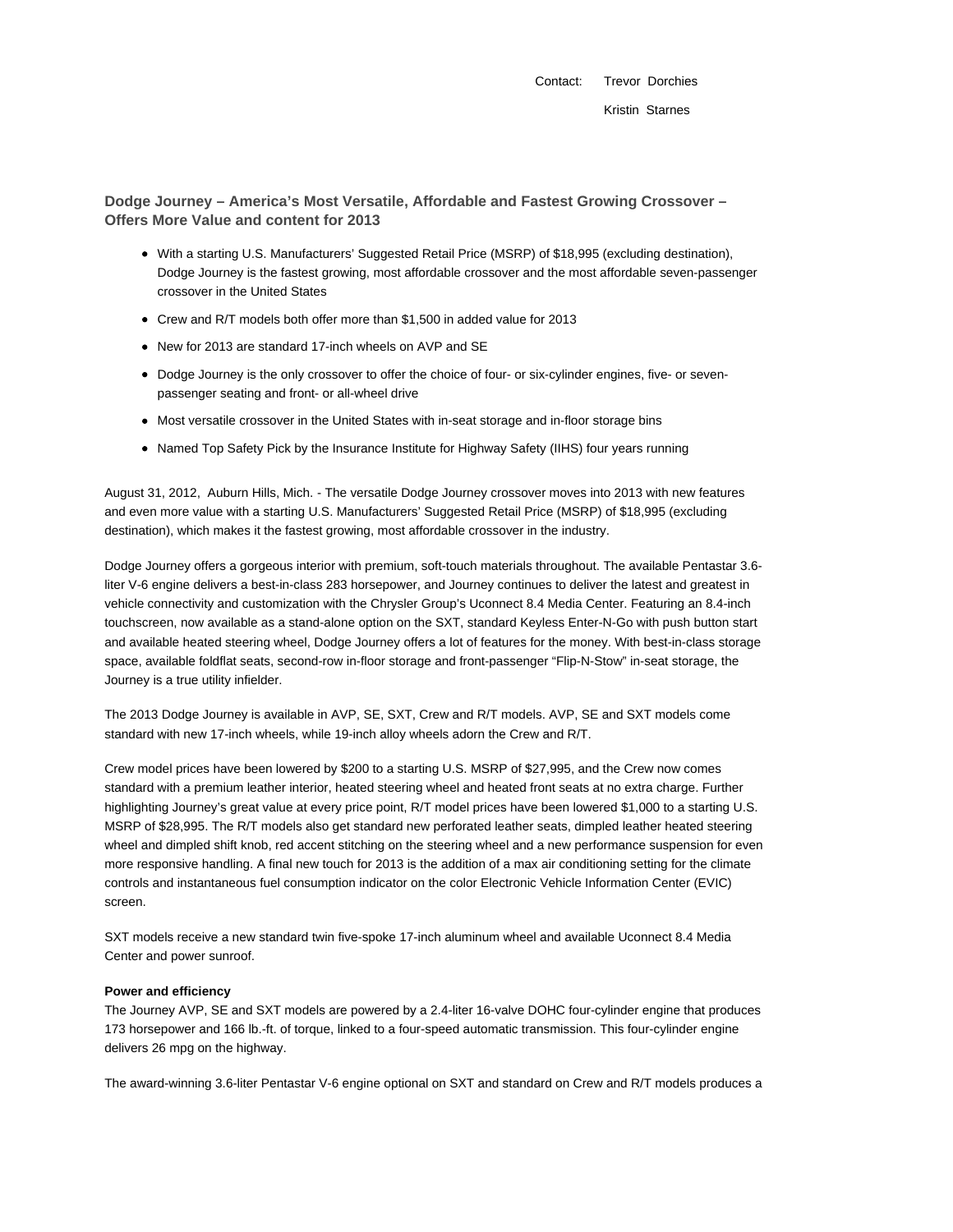best-in-class 283 horsepower and 260 lb.-ft. of torque and is mated to a smoothshifting six-speed automatic transmission. This Pentastar V-6 engine was recognized as a Ward's "10 Best Engines" for 2012. In addition to excellent power, it delivers up to 25 mpg on the highway.

With a 5-year/100,000-mile limited powertrain warranty, owners can rest assured knowing their powerful and efficient Journey is well covered.

## **A work in craftsmanship and attention to detail**

Dodge Journey offers levels of refinement not typically found in the crossover market. A beautifully crafted one-piece instrument panel sets the tone. A standard EVIC is positioned in the center of the gauge cluster, which has a full-color display backlit in Dodge red lights, giving it a soft glow unlike any in the segment. Integrated center stack bezels are sculpted, and designers softened the radius to make more room for the driver's knees. The center console has a lot of cushion on the armrest. Lift the lid, and there's a larger center storage bin with a 12-volt outlet and USB port where owners can hook up their MP3/iPod charging connections and hide them away.

The design team also worked to make the Journey's interior very comfortable. There's a large front storage bin with side nets a multi-function three-spoke steering wheel with standard integrated cruise and radio controls. Comfortable seats might just make drivers want to take the long way home to get a little extra seat time.

Engineers also developed many treatments to reduce noise, vibration and harshness. One example is the Journey's dual dash silencer, which isolates the cabin, making for a nice, quiet ride.

The interior isn't just a nice place to be, it also offers best-in-class utility. Second and optional third-row seats fold flat to create 67.6 cu. ft. of cargo space. Second-row seats recline and have optional class-exclusive integrated child boosters. Available third-row seating is a popular option that is available on all trim levels and not offered on most of Journey's competitors. There are also innovative removable storage bins in the floor ahead of the second-row seats that can hold everything from muddy clothes to soda cans, to concealing valuables like a camera, laptop or purse. With fold-flat front passenger, second-row and third-row seats, second-row in-floor storage and front passenger inseat storage,Dodge Journey has best-in-class storage.

Journey also offers many standard features not commonly found in the segment, such as 4.3-inch touchscreen radio, power heated and fold-away mirrors, seven airbags, dual-zone climate control, illuminated cup holders, Keyless Enter-N-Go with push-button start, steering wheel mounted audio and cruise controls and the class exclusive secondrow in-floor storage bins. Owners will feel like they have the world at their fingertips with the Journey's available touchscreen command center, Uconnect. From navigation to voice-command music selections to the ability to check fuel prices, the Uconnect media center makes life in the Journey an excellent adventure for the driver and passengers. Four Uconnect models are available, all featuring easy-to-use controls and class-leading technology. With its touchscreen display and user-friendly, touch-key categories, connecting and controlling personal devices is simple, intuitive and customizable.

#### **Safety is paramount**

Journey is an Insurance Institute for Highway Safety (IIHS) Top Safety Pick four years running and is loaded with an abundance of more than 40 safety and security features, including standard advanced multi-stage front passenger air bags, active head restraints, electronic stability control with all-speed traction control, electronic roll mitigation and Brake Assist, driver-side knee blocker air bag, side-curtain air bags covering all three rows, front seat-mounted side air bags, four-wheel anti-lock disc brakes, LATCH child seat anchor system and trailer-sway control.

#### **Confidence in any condition**

The 2013 Dodge Journey's chassis architecture delivers an exhilarating driving experience coupled with precise steering for maximum control. Strong torsional stiffness in the steering column intermediate shaft isolator, in conjunction with Journey's rear suspension geometry, delivers precise steering feel and a connected steering response. R/T's more aggressive suspension tuning – new for 2013 – give a sportier ride and even greater handling precision for when the roads turns twisty.

Dodge Journey also offers all-wheel-drive capability, perfect for drivers who want some extra grip for a more performance feel, or who live in the Snow Belt or rainy parts of the country and appreciate the extra traction Journey's all-wheel-drive system provides. Journey's all-wheel-drive system works on demand, driving only the front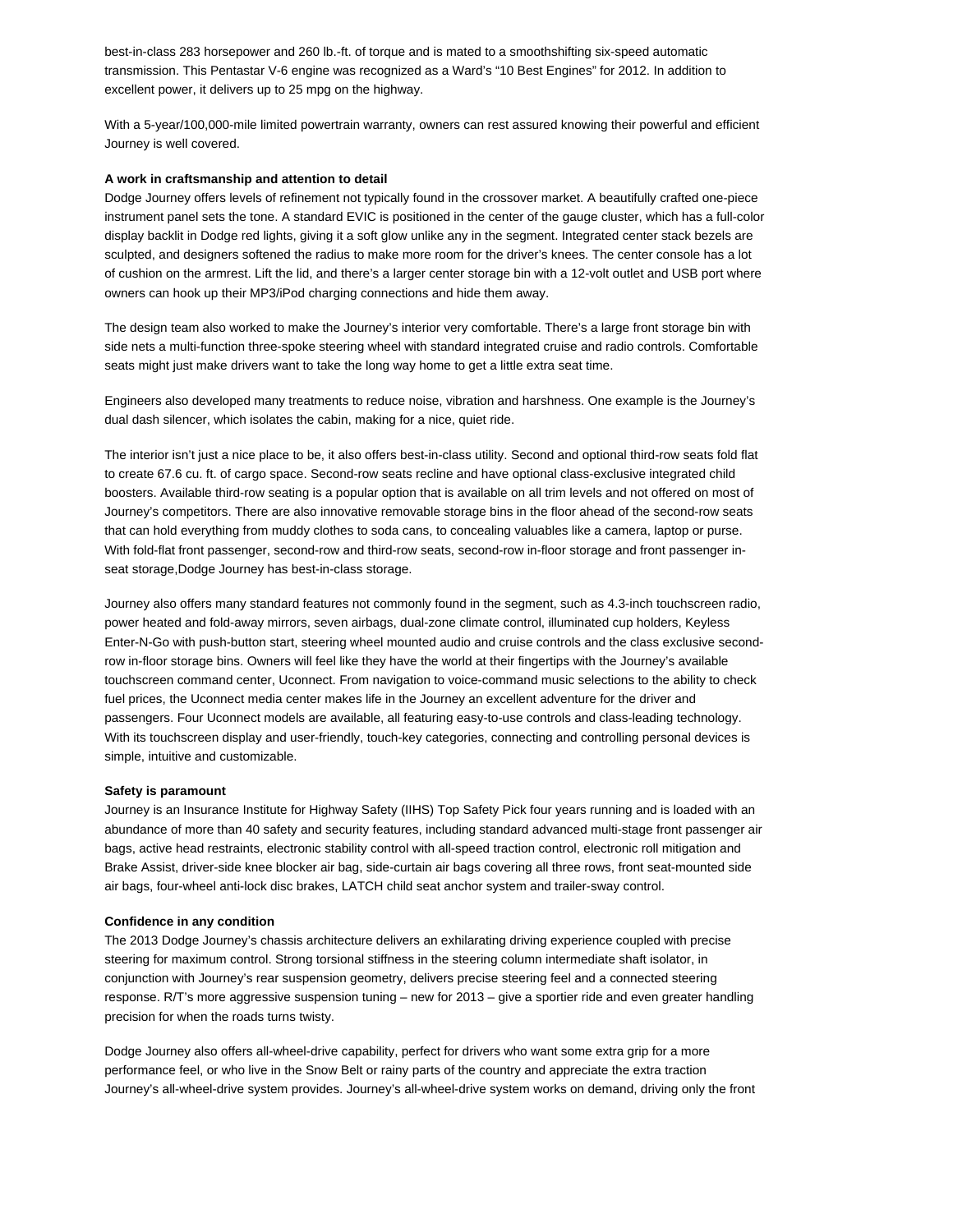wheels until power to the rear wheels is needed to maximize fuel efficiency. All-wheel drive also is used on dry pavement between speeds of 25 and 65 mph to enhance handling during performance driving. This system provides added traction on snow, ice and other lowtraction surfaces without having to be switched on and off.

When traveling faster than 25 mph, Dodge Journey's all-wheel-drive system sends torque to the rear wheels when cornering with the throttle open to make the car turn more easily, which makes the handling more neutral. This is more readily accomplished with Journey's electronically controlled coupling (ECC) than with viscous-coupling or gerotor systems that require some degree of front-to-rear slip before torque is transferred to the rear wheels. At speeds greater than 53 mph, the control strategy provides minimal torque to the rear wheels under normal driving conditions to provide better fuel economy.

Dodge Journey features standard electronic stability control (ESC) and all-speed traction control, which help keep the crossover on path in a variety of road surface and weather conditions. Journey's available all-wheel drive electronic control module works with the ESC and traction control systems, allowing the ESC system to use the ECC to help gain control of the vehicle, reducing the amount of torque that the ECC transmits to the rear wheels. Four-wheel antilock brakes and electronic-roll mitigation also are standard on all 2013 Dodge Journey models.

# **A family mover with style**

On the outside, Journey maintains its sculpted, clean, aggressive lines and front fascia that sports the signature Dodge brand "split crosshair" grille. Journey SXT, Crew and R/T models feature a more aggressive lower front fascia and a rear fascia with integrated, dual bright exhaust tips (V-6 only). Bold "ring of fire" LED taillamps (SE, SXT, Crew and R/T models) have a distinctive style out back, while available 19-inch aluminum wheels provide a dramatic styling statement.

# **2013 Dodge Journey AVP**

With a starting U.S. MSRP of only \$18,995 - making Journey the most affordable midsize crossover in the country the 2013 AVP model includes new 17-inch wheels and tires, a fuel-efficient 2.4-liter 16- valve four-cylinder, automatic transmission, air conditioning, electronic stability control (ESC), Brake Assist, all-speed traction control, anti-lock brakes (ABS), seven airbags, active front head restraints, 4.3-inch Uconnect Media Center, Keyless Enter-N-Go with push button start, premium soft-touch surfaces, power windows, locks, mirrors, remote keyless entry and much more. AVP also is available with seven-passenger seating at a starting U.S. MSRP of \$20,045, making it the most affordable seven-passenger crossover in America.

# **2013 Dodge Journey SE**

Receiving the same new 17-inch wheels and tires as the AVP model, SE also is available with sevenpassenger seating and adds standard deep-tint sunscreen glass, roof rails and distinctive LED taillamps.

#### **2013 Dodge Journey SXT**

Dodge Journey SXT models feature standard new 17-inch aluminum wheels, foglamps, SiriusXM Radio with 12 month subscription, performance front and rear fascias, body-color exterior mirrors, front and rear floor mats, cargo compartment cover and cargo net. New for 2013, SXT offers an available 8.4- inch Uconnect Media Center and power sunroof. The award-winning 283 horsepower Pentastar V-6 mated to a six-speed automatic is available. SXT also is available with all-wheel-drive (AWD, V-6 only) and seven-passenger seating on both the four-cylinder and V-6 models.

#### **2013 Dodge Journey Crew**

Crew model prices now have a lower starting U.S. MSRP of \$27,995, along with added content providing more than \$1,500 in added value for 2013. Now standard on every Crew is a premium leather interior with heated steering wheel and heated seats. Nineteen-inch aluminum wheels, 8.4-inch touchscreen Uconnect Media Center, fold-flat front passenger seat with in-seat storage, leatherwrapped steering wheel and shift knob, remote start, automatic temperature control, security alarm, bright door handles and roof rails and much more are all standard. Also available is AWD and sevenpassenger seating.

## **2013 Dodge Journey R/T**

R/T models receive more than \$1,500 in added value for 2013, including added standard equipment and a \$1,000 reduction from last year's U.S. MSRP – now starting at just \$28,995. It starts with a retuned high-performance suspension for sportier handling. Red accent stitching on the dimpled leather seats and heated steering wheel are